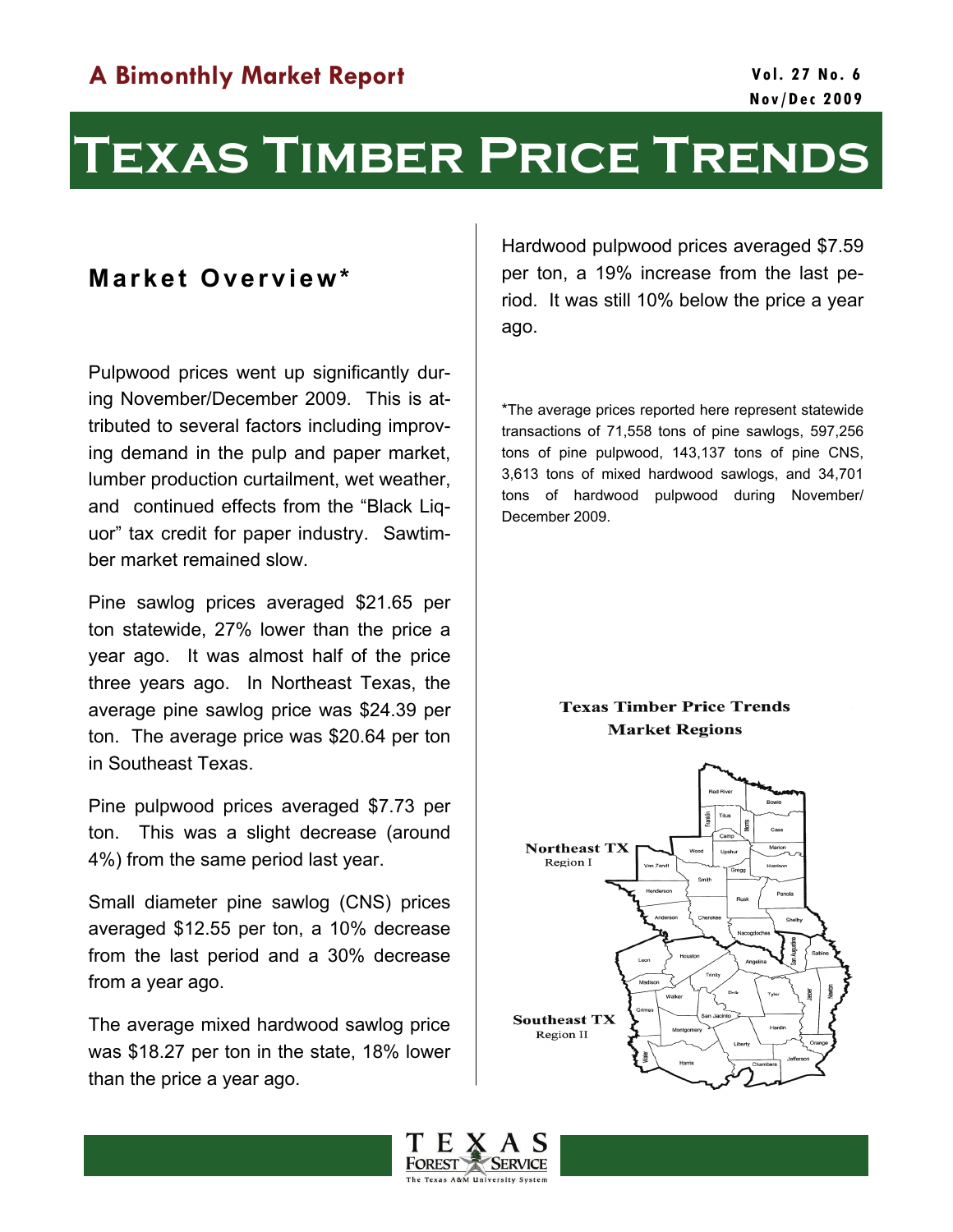## **Stumpage Prices in Texas**

| <b>Product /Region</b> |              | <b>Average Price</b> | <b>Last Period</b> |              |              |    | <b>Year Ago</b> |              |              | <b>Report</b> |
|------------------------|--------------|----------------------|--------------------|--------------|--------------|----|-----------------|--------------|--------------|---------------|
| <b>PINE</b>            |              |                      |                    |              |              |    |                 |              |              |               |
| <b>Sawlogs</b>         | \$/ton       | \$/MBF               | \$/ton             | \$/MBF       | Chg          |    | \$/ton          | \$/MBF       | Chg          | <b>Number</b> |
| <b>Northeast TX</b>    | 24.39        | 196.22               | 26.77              | 214.17       | $-9%$        | V  | 33.60           | 256.04       | $-27%$<br>∿  | 23            |
| <b>Southeast TX</b>    | 20.64        | 165.14               | $\star\star$       | $\star\star$ | $\star\star$ |    | 29.02           | 229.87       | $-29%$<br>↓  | 13            |
| <b>Statewide</b>       | 21.65        | 173.47               | 26.87              | 184.79       | $-19%$       | Jz | 29.74           | 234.11       | $-27%$<br>↓  | 36            |
| <b>USFS</b>            | $**$         | $\star\star$         | $\star\star$       | $\star\star$ | $\star\star$ |    | $\star\star$    | $\star\star$ | $\star\star$ | $**$          |
| Pulpwood               | \$/ton       | \$/cord              | \$/ton             | \$/cord      | Chg          |    | \$/ton          | \$/cord      | Chg          | <b>Number</b> |
| <b>Northeast TX</b>    | 5.72         | 15.41                | 5.02               | 13.47        | 14%          | ↑  | 9.38            | 25.12        | $-39%$<br>J  | 32            |
| <b>Southeast TX</b>    | 8.64         | 23.32                | 5.18               | 13.97        | 67%          |    | 7.79            | 21.04        | 11%          | 50            |
| <b>Statewide</b>       | 7.73         | 20.87                | 5.12               | 13.79        | 51%          | ↑  | 8.09            | 21.81        | $-4%$        | 82<br>₩       |
| <b>USFS</b>            | $**$         | $***$                | $***$              | $\star\star$ | $***$        |    | $\star\star$    | $***$        | $**$         | $\star\star$  |
| Chip-N-Saw             | \$/ton       | \$/cord              | \$/ton             | \$/cord      | Chg          |    | \$/ton          | \$/cord      | Chg          | <b>Number</b> |
| <b>Northeast TX</b>    | $\star\star$ | $\star\star$         | $\star\star$       | $\star\star$ | $***$        |    | $***$           | $***$        | $\star\star$ | $***$         |
| <b>Southeast TX</b>    | 12.57        | 33.93                | $\star\star$       | $**$         | $\star\star$ |    | 17.89           | 48.31        | ↓<br>$-30%$  | 14            |
| <b>Statewide</b>       | 12.55        | 33.89                | 13.91              | 37.55        | $-10%$       |    | 17.90           | 48.33        | $-30%$<br>J  | 15            |
| <b>HARDWOOD</b>        |              |                      |                    |              |              |    |                 |              |              |               |
| <b>Mixed Sawlogs</b>   | \$/ton       | \$/MBF               | \$/ton             | \$/MBF       | Chg          |    | \$/ton          | \$/MBF       | Chg          | <b>Number</b> |
| <b>Northeast TX</b>    | 17.91        | 163.75               | 19.69              | 183.72       | $-9%$        | ↓  | 19.64           | 183.37       | $-9%$<br>↓   | 16            |
| <b>Southeast TX</b>    | 22.93        | 206.41               | $***$              | $***$        | $***$        |    | 25.75           | 231.74       | $-11%$<br>↓  | 3             |
| <b>Statewide</b>       | 18.27        | 166.84               | 19.69              | 183.72       | $-7%$        | J  | 22.23           | 204.29       | $-18%$<br>J  | 19            |
| <b>USFS</b>            | $***$        | $***$                | $***$              | $\star\star$ | $***$        |    | $***$           | $***$        | $**$         | $***$         |
| <b>Pulpwood</b>        | \$/ton       | \$/cord              | \$/ton             | \$/cord      | Chg          |    | \$/ton          | \$/cord      | Chg          | <b>Number</b> |
| <b>Northeast TX</b>    | 8.13         | 22.76                | 6.38               | 17.87        | 27%          |    | 9.09            | 25.46        | $-11%$<br>∿  | 10            |
| <b>Southeast TX</b>    | 7.28         | 20.52                | $***$              | $\star\star$ | $***$        |    | 8.07            | 22.60        | $-10%$<br>↓  | 17            |
| <b>Statewide</b>       | 7.59         | 21.35                | 6.38               | 17.87        | 19%          |    | 8.41            | 23.56        | $-10%$<br>J  | 27            |
| <b>USFS</b>            | $***$        | $\star\star$         | $\star\star$       | $**$         | $***$        |    | $**$            | $***$        | $**$         | $**$          |

1. Stumpage price statistics include gatewood sales. Stumpage prices for gatewood sales are estimated by subtracting cut-and-haul costs, other expenses, and profits provided by reporter.

2. Price is calculated from a specific conversion factor reported for each sale if available; otherwise, the average conversion factors listed on page 4 are used. MBF = Thousand Board Feet. The DOYLE LOG SCALE is used for board foot measurements.

3. Statewide data excludes U.S. Forest Service sales.

4. \*\* indicates insufficient sales to report price statistics (less than three sales).

5. Prices listed for previous periods may differ from previously published values because additional data have been received.

6. Price change in percentage is calculated based on price in ton.

7. Extreme outliers from reported data are detected and filtered out based on statistical methods.

8. Price changes are calculated based on price in ton.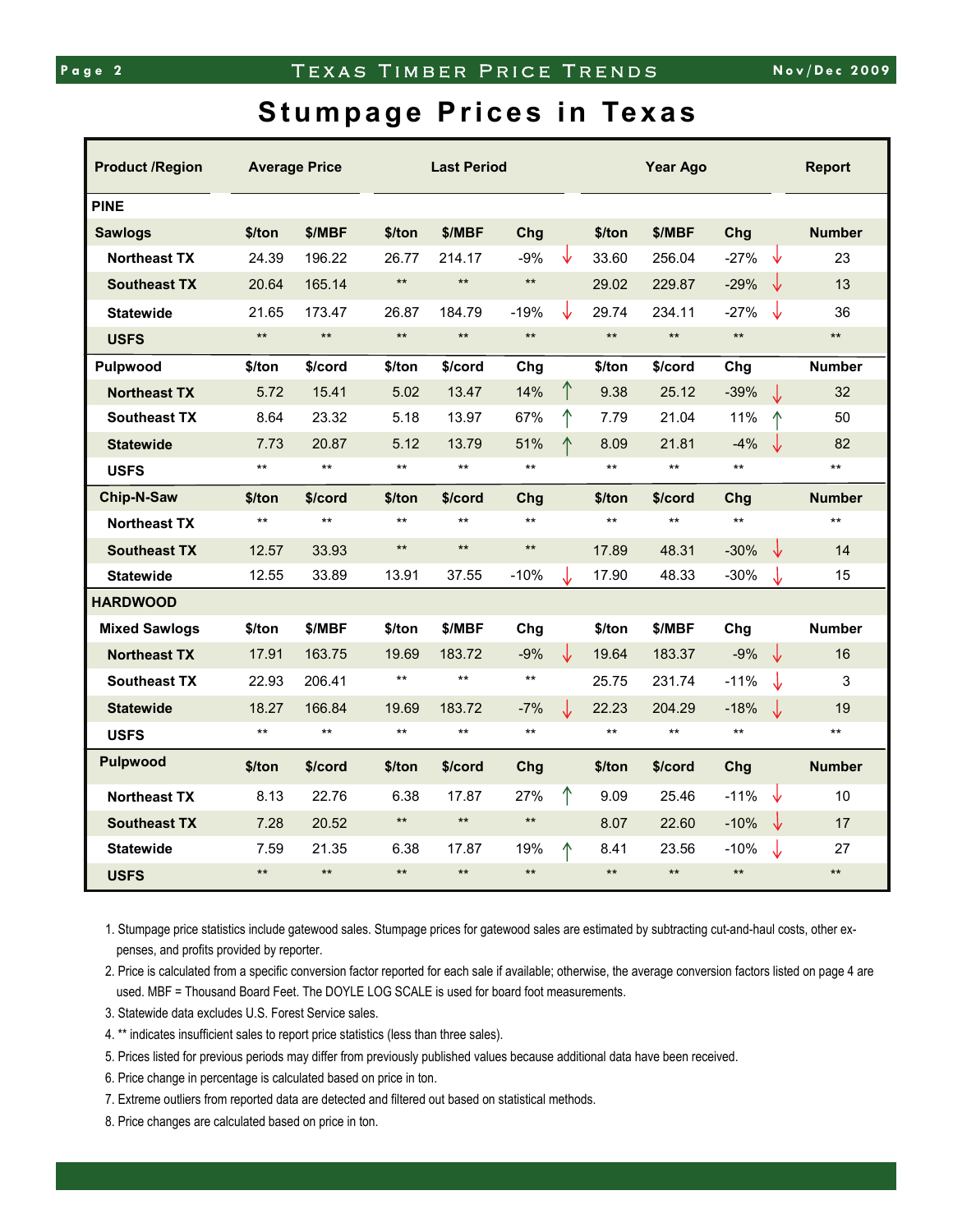





Note: A gap in the chart means less than 3 sales were reported and no price statistics were compiled. For chart data, please go to http://txforestservice.tamu.edu/main/article.aspx?id=145.